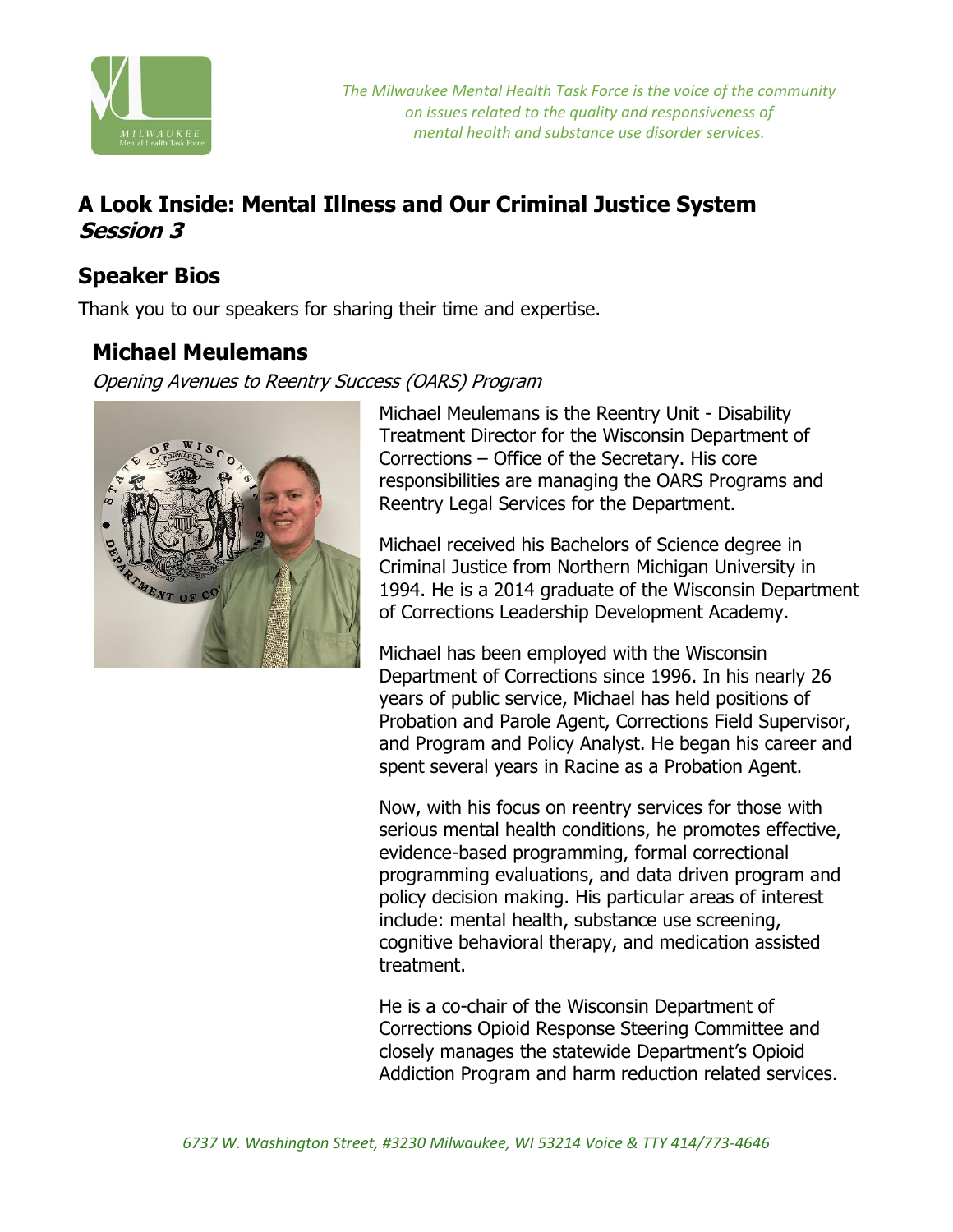## **Zachary Wisniewski**

Corrections Field Supervisor – Wisconsin Department of Corrections, Division of Community **Corrections** 



### **Ashley Johnson**

Mental Health Unit and Mental Health Court Pilot

Whitewater (B.A., Social Work) and has worked for the Department of Corrections for 22 years. Zachary started his career with the Department as a Corrections Sergeant before accepting a position as a Probation & Parole Agent. Zachary has a number of specialty caseloads during his time as an agent, including clients convicted of sex offenses who also had severe mental health/cognitive issues. In November 2021 Zachary accepted a promotion to his current position supervising a sex offender unit. Outside of work Zachary enjoys spending time with his family, gardening, and watching the Brewers.

Zachary is a graduate of the University of Wisconsin-

Ashley has been a Probation & Parole Agent with the Department of Corrections for 3 years, serving in the Mental Health Unit. She works with community programs such as Opening Avenues for Re-Entry Success, CARS, and the Mental Health Treatment Court Pilot Program. Prior to being an agent, Ashley worked with Re-Entry at Racine Correctional Institution and at residential facilities for clients with Substance Use Disorders as well as Dual-Diagnosis clients for Alternative to Revocations.

## **David Carlson**

Founder/Co-Owner of C.C. WE ADAPT and Co-Founder/Co-Owner of Next Generation Properties. J.D. Candidate at Mitchell Hamline School of Law



David grew up in instability, experiencing and witnessing many traumatic events. He was incarcerated as a juvenile in Minnesota. After being adopted, David moved to Wisconsin. He eventually joined the Wisconsin Army National Guard. David was deployed to Iraq as an infantryman for two combat tours in Iraq. His transition home was difficult, and he made decisions that resulted in him being incarcerated in the Wisconsin Department of Corrections. Since his final release, David has dedicated his focus to advocating for others who are dealing with unresolved trauma.